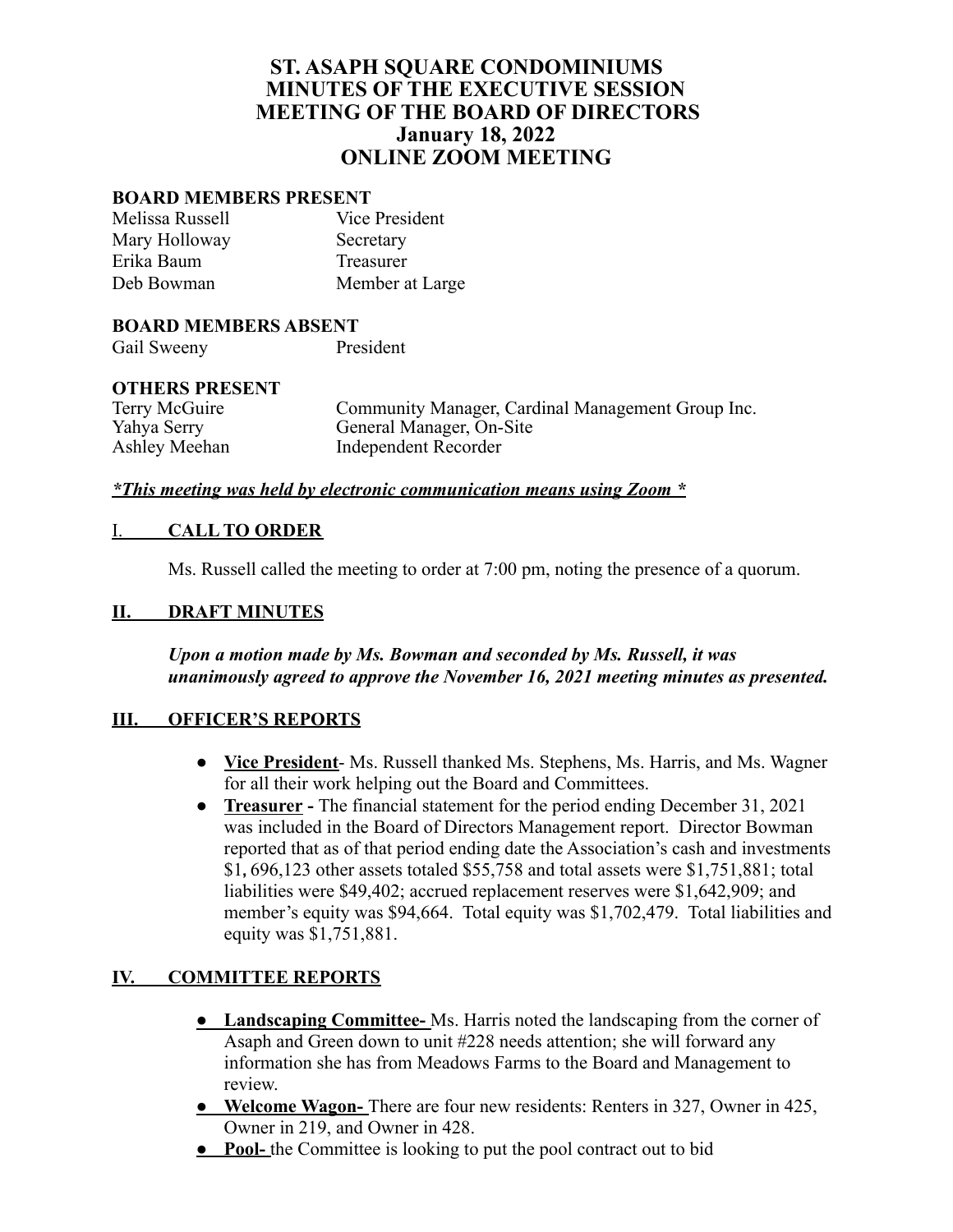**● City Updates –** The bus schedule is currently modified due to Covid mitigations. Residents are advised to check the WMATA and Metro website.

## **V. OPEN FORUM**

A resident stated upcoming City and County meetings will be held virtual.

A resident thanked the Board for all of their hard work and also asked. She inquired if the Action Item List can be kept current when items are completed. She also inquired on the status of the website updates and backflow preventers as well.

## **VI. MANAGEMENT REPORT**

**● Director Resignation –** It was noted Ms. Amy Stephens resigned from the Board and there is now an opening. The Board nominated appointed Erika Baum to the Board of Directors as Treasurer.

### *Upon a motion made by Ms. Holloway and seconded by Ms. Bowman, it was unanimously agreed to appoint Ms. Erika Baum to the Board of Directors as Treasurer.*

- **● Contractor Parking Questions –** The Bylaw excerpt the Board previously asked about amending to allow contractors to park in visitor spaces outside was provided to the Board for review and discussion. The Board tabled this for further review; they would like to perform a complete evaluation of the contractor rules.
- *●* **Smoking Webinar** Management sent the Board an invitation to a Webinar with guest attorneys regarding the new state statute on smoking.
- *●* **Insurance Claim-** A resident is filing an insurance claim for vehicle damages caused by snow falling from the roof of the building and her insurance company contacted Management. Management referred all calls relating to the incident to their insurance company, Traveler's.
- **Electronic Locks-** The lock parts have still not arrived, and confirmation of shipping and delivery is still not available. Management noted the sample locks from Amazon are not exactly what the manufacturer prescribed to Baldino's.
- *●* **Security Upgrades-** Management suggests the Board consider approving upgrades that can be funded through reserves versus operational funding.
- **● DMA Contracts-** Copies of the DMA cleaning and maintenance agreement was provided to the Board for review and approval.

#### *Upon a motion made by Ms. Bowman and seconded by Ms. Holloway, it was unanimously agreed to approve the bid for the DMA cleaning contract for 1773.37/month.*